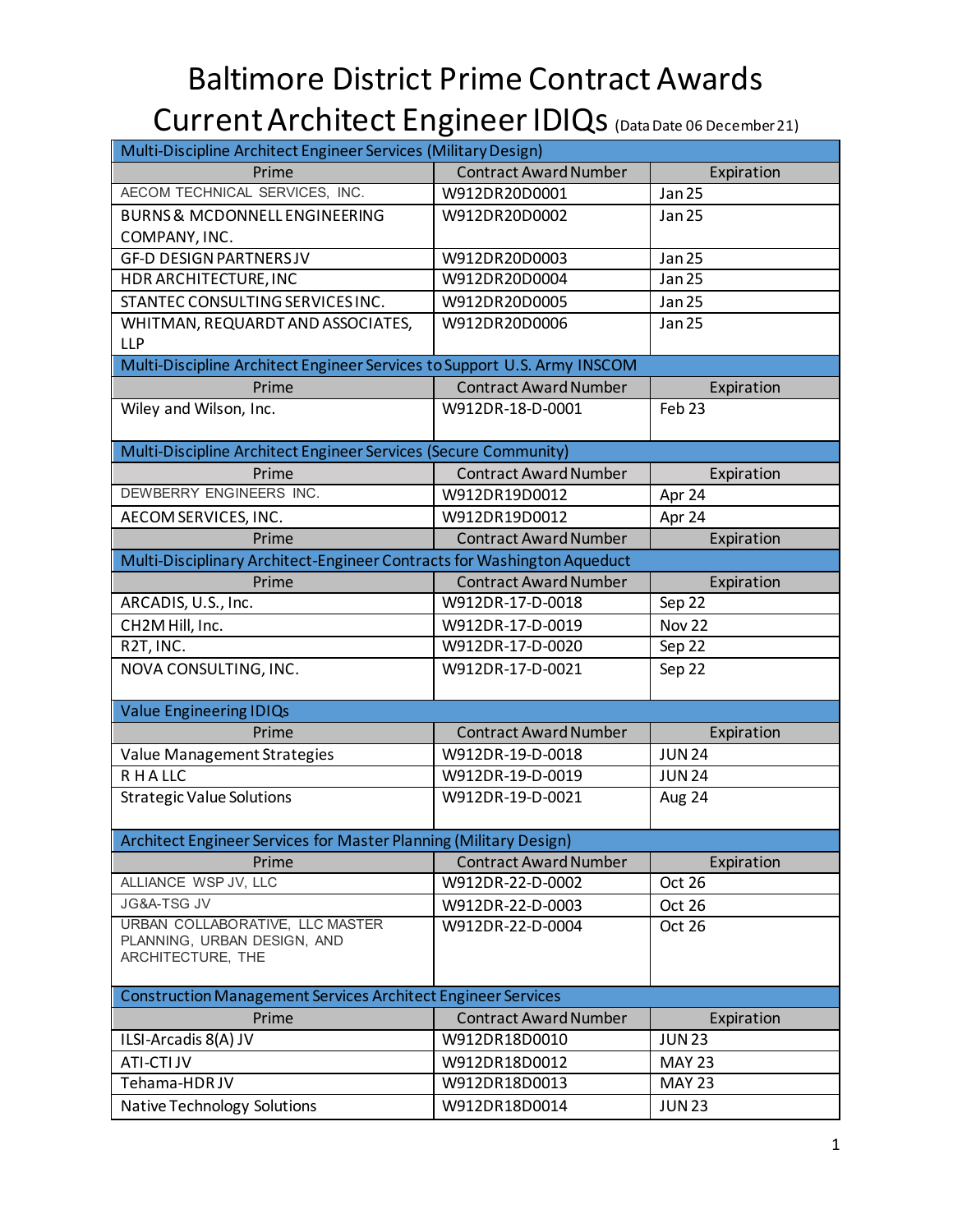# Baltimore District Prime Contract Awards

Current Architect Engineer IDIQs (Data Date 06 December 21)

| M & J Engineering, P.C.                                                                        |                  | W912DR18D0015                |            | <b>APR 23</b>        |
|------------------------------------------------------------------------------------------------|------------------|------------------------------|------------|----------------------|
| Architect Engineer Services for Hazardous, Toxic, and Radioactive Waste and Military Munitions |                  |                              |            |                      |
| Projects                                                                                       |                  |                              |            |                      |
| <b>Prime Capacity</b>                                                                          |                  | <b>Contract Award Number</b> |            | Expiration           |
| \$27M Unrestricted; 2 \$5M SB, 1                                                               |                  |                              |            |                      |
| $$5M_8(a)$                                                                                     |                  |                              |            |                      |
| *SB                                                                                            |                  |                              |            |                      |
| $**8(a)$                                                                                       |                  |                              |            |                      |
| Aptim Federal Services, LLC                                                                    |                  | W912DR18D0002                |            | <b>AUG 23</b>        |
| Leidos, Inc.                                                                                   |                  | W912DR18D0003                |            | <b>JUL23</b>         |
| Arcadis U.S. Inc.                                                                              |                  | W912DR18D0004                |            | $\overline{J}$ UL 23 |
| AECOM Technical Services, Inc.                                                                 |                  | W912DR18D0005                |            | <b>JUL23</b>         |
| Weston Solutions, Inc.                                                                         |                  | W912DR18D0006                |            | <b>JUL23</b>         |
| SIA-TPMC, LLC                                                                                  |                  | W912DR18D0007                |            | <b>AUG 23</b>        |
| SERES-ARCADIS SB JV, LLC                                                                       |                  | W912DR18D0008                |            | <b>SEP 23</b>        |
| SERES-ARCADIS 8(a) JV, LLC                                                                     |                  | W912DR18D0009                |            | <b>SEP 23</b>        |
|                                                                                                |                  |                              |            |                      |
| Letterkenny Architect Engineer IDIQ                                                            |                  |                              |            |                      |
| Prime                                                                                          |                  | <b>Contract Award Number</b> |            | Expiration           |
| <b>Upstreet Architects</b>                                                                     |                  | W912DR18D0026                |            | <b>SEP 23</b>        |
| Multi-Discipline SB Architect Engineer Services for NAB AOR                                    |                  |                              |            |                      |
| Prime                                                                                          |                  | <b>Contract Award Number</b> |            | Expiration           |
| Dhillon Enginerring, Inc.                                                                      |                  | W912DR19D0014                |            | <b>APR 24</b>        |
| Summer Consultants Inc.                                                                        |                  | W912DR19D0015                |            | <b>APR 24</b>        |
| <b>EBL Engineering, LLC</b>                                                                    |                  | W912DR19D0016                |            | <b>APR 24</b>        |
| Burdette Koehler Murphey & Associates                                                          |                  | W912DR19D0017                |            | <b>APR 24</b>        |
| Inc.                                                                                           |                  |                              |            |                      |
|                                                                                                |                  |                              |            |                      |
| <b>Bureau of Engraving and Printing AE</b>                                                     |                  |                              |            |                      |
| Prime                                                                                          |                  | <b>Contract Award Number</b> |            | Expiration           |
| CAPITAL CURRENCY TEAM                                                                          |                  | W912DR20D0007                |            | <b>FEB 25</b>        |
|                                                                                                |                  |                              |            |                      |
| <b>East Campus Building V AE</b>                                                               |                  |                              |            |                      |
| Prime                                                                                          |                  | <b>Contract Award Number</b> | Expiration |                      |
| JACOBS BV A JOINT VENTURE                                                                      | W912DR-21-D-0017 |                              | Sep 26     |                      |
| Civil Works Architect-Engineer MATOC                                                           |                  |                              |            |                      |
| Prime                                                                                          |                  | <b>Contract Award Number</b> |            | Expiration           |
| ILSI-ARCADIS 8(A) JOINT VENTURE, LLC                                                           |                  | W912DR20D0013                |            | <b>Jun 25</b>        |
| PRINCETON HYDRO L.L.C.                                                                         |                  | W912DR20D0015                |            | <b>Jun 25</b>        |
| BAIRD, W.F. & ASSOCIATES LTD                                                                   |                  | W912DR20D0016                |            | <b>Jun 25</b>        |
|                                                                                                |                  |                              |            |                      |
| <b>MARTADS</b>                                                                                 |                  |                              |            |                      |
| Prime                                                                                          |                  | <b>Contract Award Number</b> |            | Expiration           |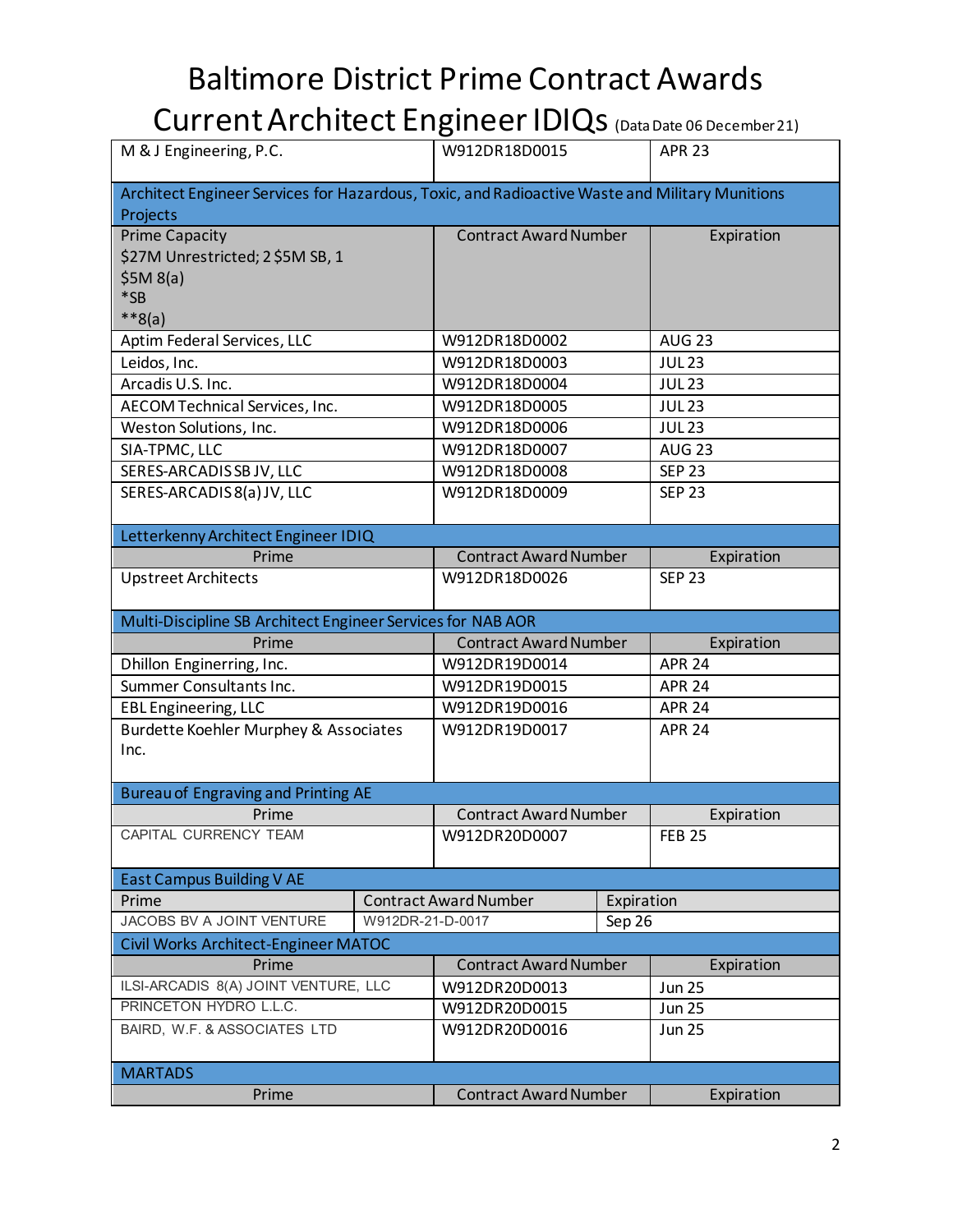#### Baltimore District Prime Contract Awards Current Architect Engineer IDIQs (Data Date 06 December 21)

| Penguin Logistics, LLC                             | W912DR15D0005                | Apr 25               |  |
|----------------------------------------------------|------------------------------|----------------------|--|
| PIKA International, Inc.                           | W912DR15D0006                | Apr 25               |  |
| Aleut World Solutions, LLC                         | W912DR15D0007                | Apr 25               |  |
| Environmental Rail Solution, Inc.                  | W912DR15D0008                | Apr 25               |  |
|                                                    |                              |                      |  |
| <b>MAMMS III</b>                                   |                              |                      |  |
| Prime                                              | <b>Contract Award Number</b> | Expiration           |  |
| AECOM TECHNICAL SERVICES, INC.                     | W912DR-21-D-0001             | Sep 28               |  |
| TETRA TECH EC, INC.                                | W912DR-21-D-0002             | Sep 28               |  |
| WESTON SOLUTIONS, INC.                             | W912DR-21-D-0003             | Sep 28               |  |
| ARCADIS U.S., INC.                                 | W912DR-21-D-0004             | Sep 28               |  |
| HYDROGEOLOGIC, INC.                                | W912DR-21-D-0005             | Sep 28               |  |
| EA-BAY WEST JOINT VENTURE LLC                      | W912DR-21-D-0006             | Sep 28               |  |
| JANUS GLOBAL OPERATIONS LLC                        | W912DR-21-D-0007             | Sep 28               |  |
| PIKA INTERNATIONAL, INC.                           | W912DR-21-D-0008             | Sep 28               |  |
| <b>TLI/MMG LLC</b>                                 | W912DR-21-D-0009             |                      |  |
| PLANNING ENVIRONMENTAL MATOC                       |                              |                      |  |
| EAS STELL JV, LLC                                  | W912DR20D0009                | Dec 24               |  |
| HDR AND TEHAMA JOINT VENTURE                       | W912DR20D0010                | Dec 24               |  |
| SERES-ARCADIS 8(A) JV2 LLC                         | W912DR20D0011                | Dec 24               |  |
| <b>Campus Feeder (Secure)</b>                      |                              |                      |  |
| Fort Belvoir Environmental SATOC                   |                              |                      |  |
| Prime                                              | <b>Contract Award Number</b> | Expiration           |  |
| ENVIRONMENTAL SERVICES LEAD and AMC SATOC          |                              |                      |  |
| Prime                                              | <b>Contract Award Number</b> | Expiration           |  |
| <b>GSI NORTH AMERICA INC.</b>                      | W912DR20D0021                | <b>Jul 25</b>        |  |
| <b>SATOC for Gateway National Recreation Area</b>  |                              |                      |  |
| G2S LLC                                            | W912DR20D0022                | Sep 25               |  |
| \$499M MATOC                                       |                              |                      |  |
| Prime                                              | <b>Contract Award Number</b> | Expiration           |  |
| Grunley Construction Co., Inc.                     | W912DR17D0002                | Mar 22               |  |
| <b>Turner Construction Company</b>                 | W912DR17D0003                | $\overline{M}$ ar 22 |  |
| Kewit Building Group, Inc.                         | W912DR17D0008                | Mar 22               |  |
| B. L. Harbert International LLC                    | W912DR17D0009                | Mar 22               |  |
| McCarthy HITT JV II                                | W912DR17D0010                | Mar 22               |  |
| Doyon Project Services LLC                         | W912DR17D0012                | Mar 22               |  |
| Akima Construction Services, LLC                   | W912DR17D0013                | Mar 22               |  |
| <b>Black Horse Group LLC</b>                       | W912DR17D0014                | Mar 22               |  |
| HAS Developmental, Inc.                            | W912DR17D0015                | Mar 22               |  |
| J & J Maintenance, Inc.                            | W912DR17D0016                | Mar 22               |  |
|                                                    |                              |                      |  |
| Powder Activated Carbon IDIQ (Washington Aqueduct) |                              |                      |  |
| Prime                                              | <b>Contract Award Number</b> | Expiration           |  |
|                                                    |                              |                      |  |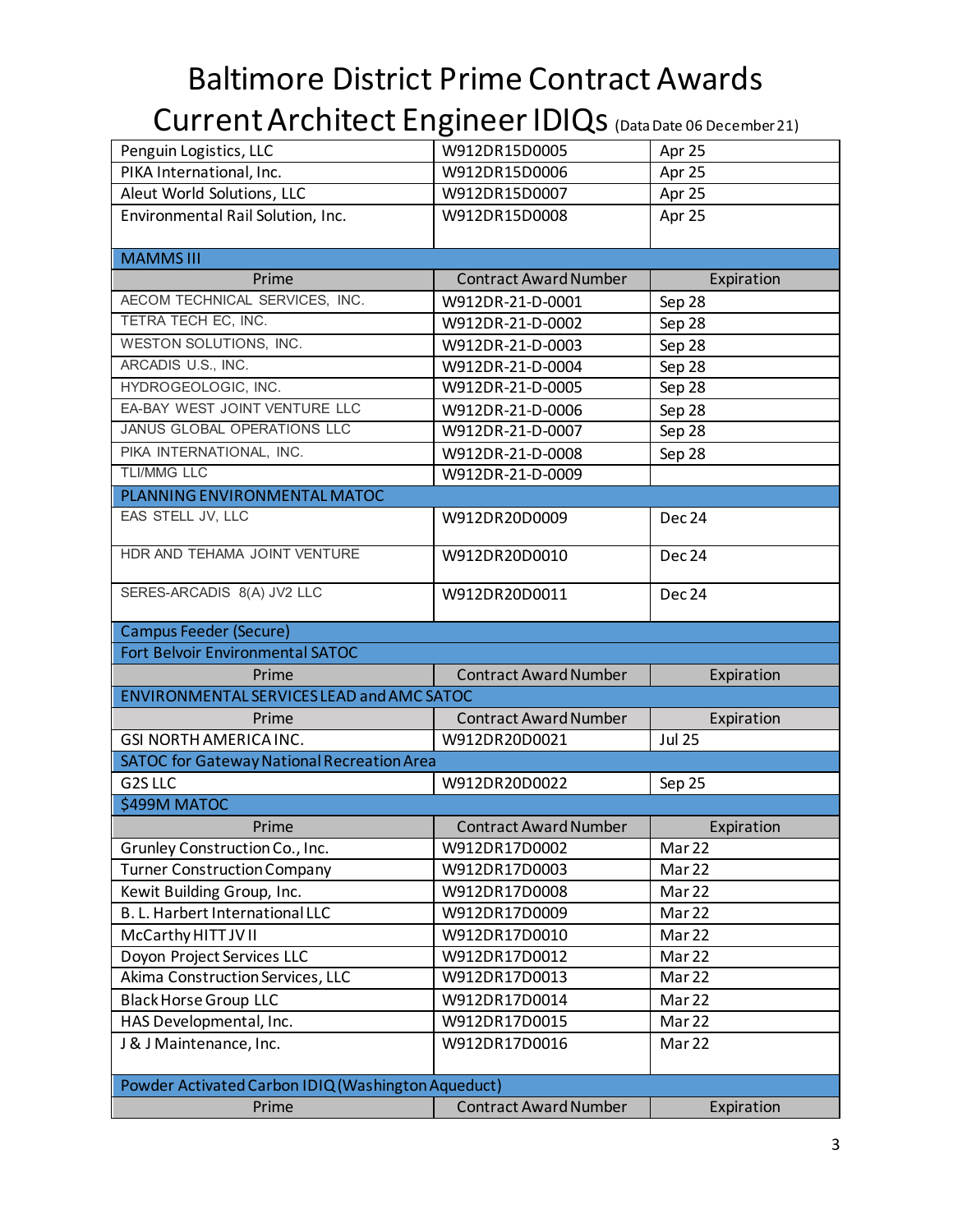# Baltimore District Prime Contract Awards

Current Architect Engineer IDIQs (Data Date 06 December 21)

| KAP Technochem USA, Inc.                                   | W912DR17D0025                | <b>Jun 22</b>     |
|------------------------------------------------------------|------------------------------|-------------------|
| Tree Services (Washington Aqueduct)                        |                              |                   |
| Prime                                                      | <b>Contract Award Number</b> | Expiration        |
| <b>Westerly Enterprises LLC</b>                            | W912DR17D0026                | Sep 22            |
|                                                            |                              |                   |
| PACI (Washington Aqueduct)                                 |                              |                   |
| Prime                                                      | <b>Contract Award Number</b> | Expiration        |
| USALCO, LLC                                                | W912DR17D0027                | Sep 22            |
| Sodium Hypochlorite 12.5% (Washington Aqueduct)            |                              |                   |
| Prime                                                      | <b>Contract Award Number</b> | Expiration        |
| Kuehne Chemical Company, Inc.                              | W912DR21D0016                | Aug 26            |
| Alum Sulfate & Polyaluminum Chloride (Washington Aqueduct) |                              |                   |
| Prime                                                      | <b>Contract Award Number</b> | Expiration        |
| USALCO, LLC                                                | W912DR22DD0001               | Oct 25            |
| Quicklime (Washington Aqueduct)                            |                              |                   |
| Prime                                                      | <b>Contract Award Number</b> | Expiration        |
| <b>Tricon Chemical Corporation</b>                         | W912DR18D0018                | <b>Jun 23</b>     |
| Caustic Soda (Washington Aqueduct)                         |                              |                   |
| Prime                                                      | <b>Contract Award Number</b> | Expiration        |
| Suffolk Solutions, Inc.                                    | W912DR18D0019                | May 23            |
| Aqua Ammonia (Washington Aqueduct)                         |                              |                   |
| Prime                                                      | <b>Contract Award Number</b> | Expiration        |
| GC3 Specialty Chemicals, Inc.                              | W912DR18D0020                | <b>Jun 23</b>     |
|                                                            |                              |                   |
| Fluorosilicic Acid 25% (Washington Aqueduct)               |                              |                   |
| Prime                                                      | <b>Contract Award Number</b> | Expiration        |
| Dubois Chemical, Inc.                                      | W912DR18D0021                | <b>Jul 23</b>     |
| DB-DBBIDIQ (Secure)                                        |                              |                   |
| Prime                                                      | <b>Contract Award Number</b> | Expiration        |
| Belt Built Contracting, LLC                                | W912DR18D0022                | <b>Jul 21</b>     |
| Phosphoric Acid (Washington Aqueduct)                      |                              |                   |
| Prime                                                      | <b>Contract Award Number</b> | Expiration        |
| Carus Corporation                                          | W912DR18D0024                | Aug 23            |
| <b>Design-Build SATOC</b>                                  |                              |                   |
| Prime                                                      | <b>Contract Award Number</b> | Expiration        |
| <b>USSS Training Construction SATOC</b>                    |                              |                   |
| ASHFORD LEEBCOR ENTERPRISES II, LLC                        | W912DR-21-D-0010             | Mar <sub>25</sub> |